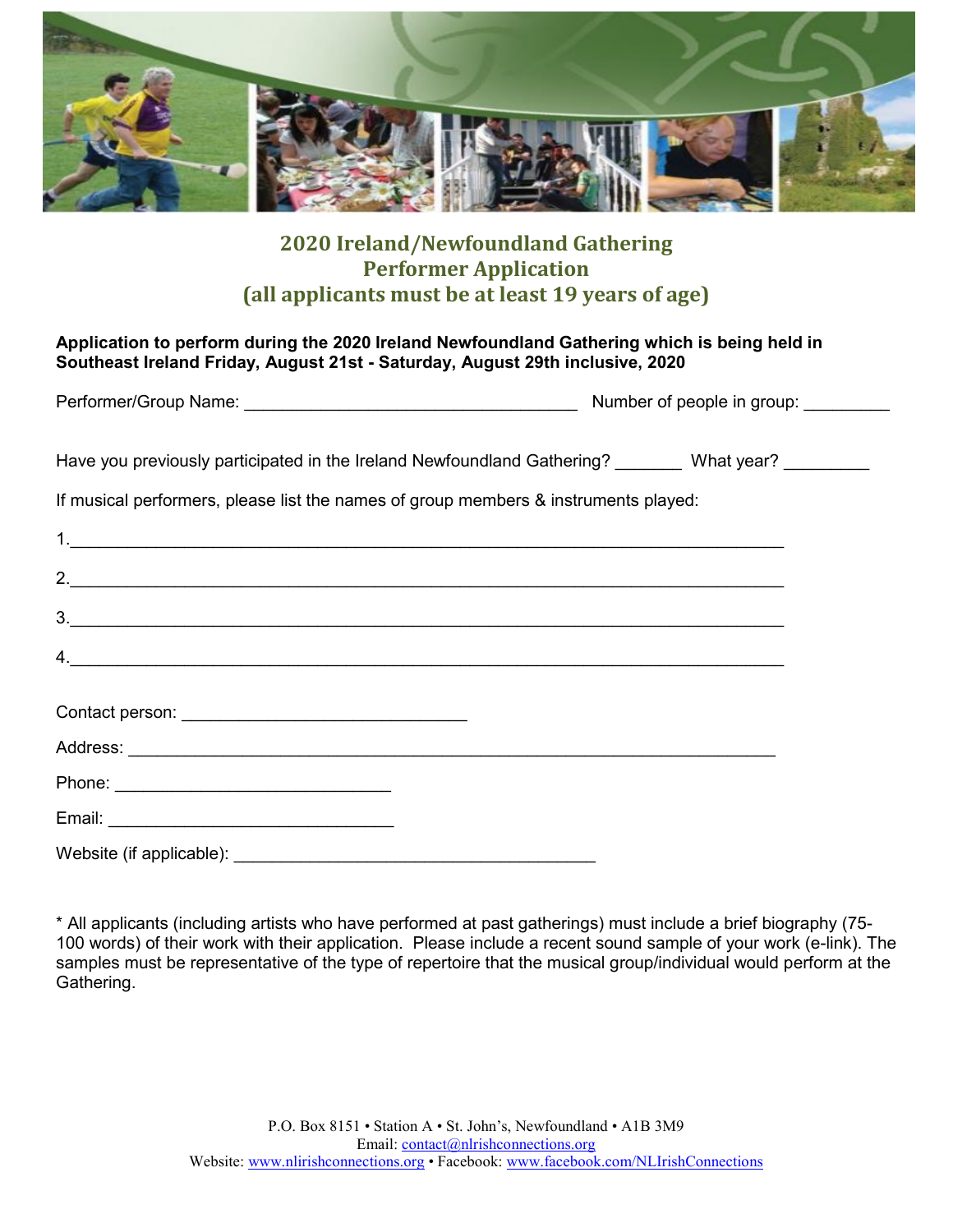#### **Check List:**



Completed Application Form

Bio (75-100 words)

Digital sample of work (either audio or visual)

# **All applicants will be notified by e-mail once a decision has been made by the Board, in February. We sincerely thank all those who apply!**

## **Please forward this application via e-mail to [contact@nlirishconnections.org](mailto:contact@irishconnections.org)**

# **Deadline for applications is Monday, February 3, 2020.**

**NOTE: Performers wishing to bring an additional person (ie. spouse, partner,etc.) to the Gathering will be required to apply under a separate general application process. There is no guarantee that a space will be available, as the decision on general applications will be made at a later date by the Board of Directors of NLIC.**

### **General Information**

We consider the **2020 Ireland Newfoundland Gathering** to be a fantastic opportunity for artists to showcase their talent & help to unite and celebrate the shared culture of Newfoundland & Labrador and Ireland. This is also a chance for artists to network & make contacts in Ireland which may help promote their work & increase future performing/exhibition opportunities.

Both volunteer Boards, *Newfoundland Labrador Irish Connections* (NLIC) & our sister-organization *Ireland Newfoundland Connections* (INC) sincerely appreciate the time & talent of participating artists. As such, we feel that the 2020 Ireland Newfoundland Gathering will be best served with an open and transparent dialogue between us & the artists regarding the Gathering performing schedule, our expectations of the participating artist, as well as considering the expectations of the artist. For the information below, when we reference the "Gathering" we are referring to the **dates August 21 - 29, 2020** inclusive.

### *Accommodation:*

Artists performing in the 2020 Gathering will be provided with accommodation on a 'hosted' basis. Artists will be hosted in the private homes of our Irish friends. This will be provided free-of-charge. Please forward us information regarding food or other allergies, dietary requirements, special requirements, etc to that we may try & place you with a host that corresponds to your needs.

Please note that hosting is not mandatory, however, if artists would prefer to stay in other accommodation (hotels/B&B/with friends), the ARTIST would be 100% responsible to organize & fund alternative accommodation. Also, please keep in mind that the location of alternate accommodation is within the same radius of the Gathering as we travel to the other locations throughout the Gathering.